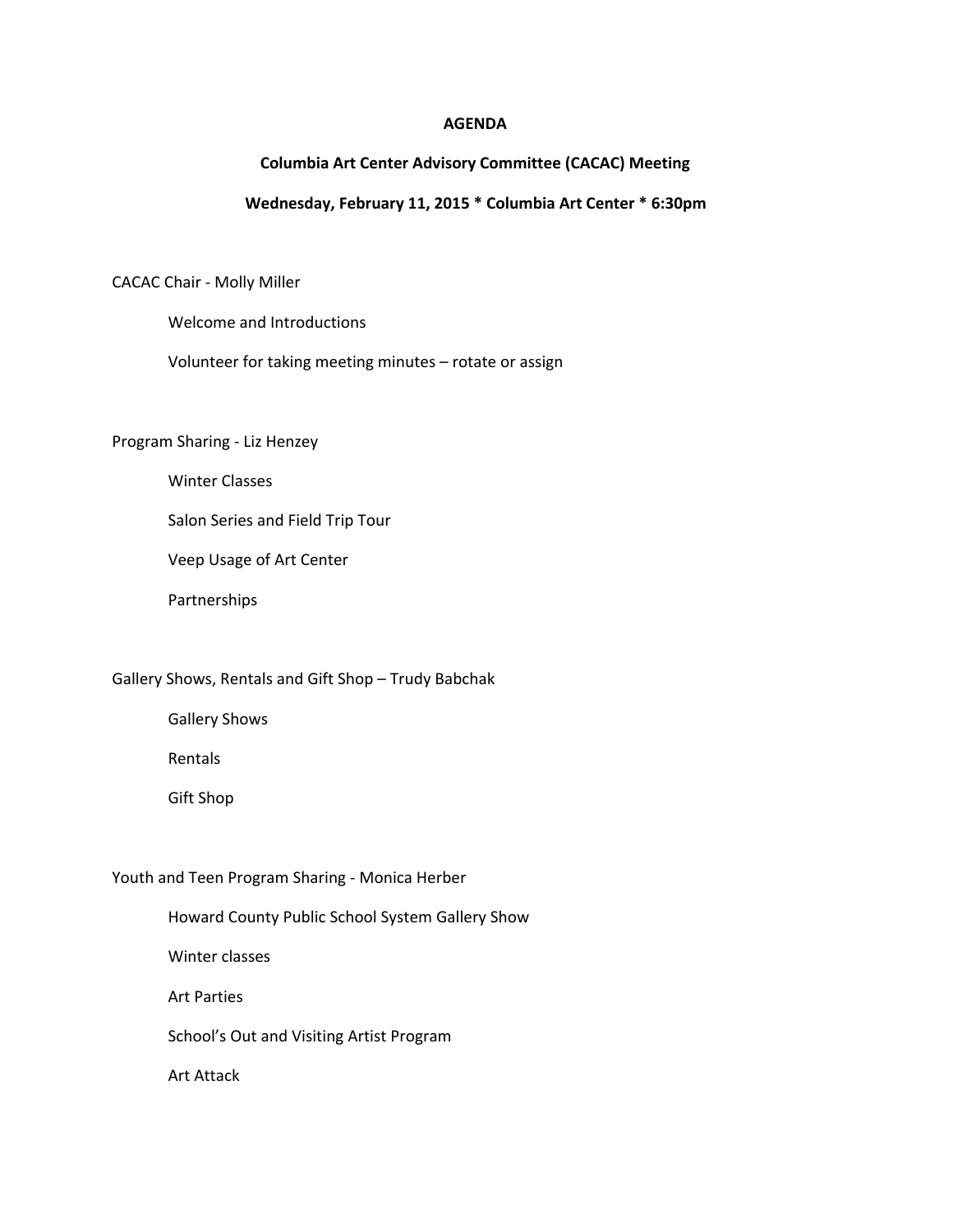### Outreach Efforts and Partnerships

Ceramics Department - Christina McCleary

Winter classes

Guest Artist Workshops

Special events/Empty Bowls

Department enhancements to ceramics studios

# Direction of Art Center – Liz Henzey

Focus groups

New ways of using Art Center space

Promotion of Art Center in community

Ways to increase income

### Long Reach Village Update - Liz Henzey

Long Reach Village Purchase by Howard County Government

ARtReach Festival - Partnership with Howard County Arts Council and

Long Reach Community Center

Status of Safeway space

### Facility Updates - Liz Henzey

Recent renovations

Future renovation plans

Plans to make exterior structure more inviting and artistic